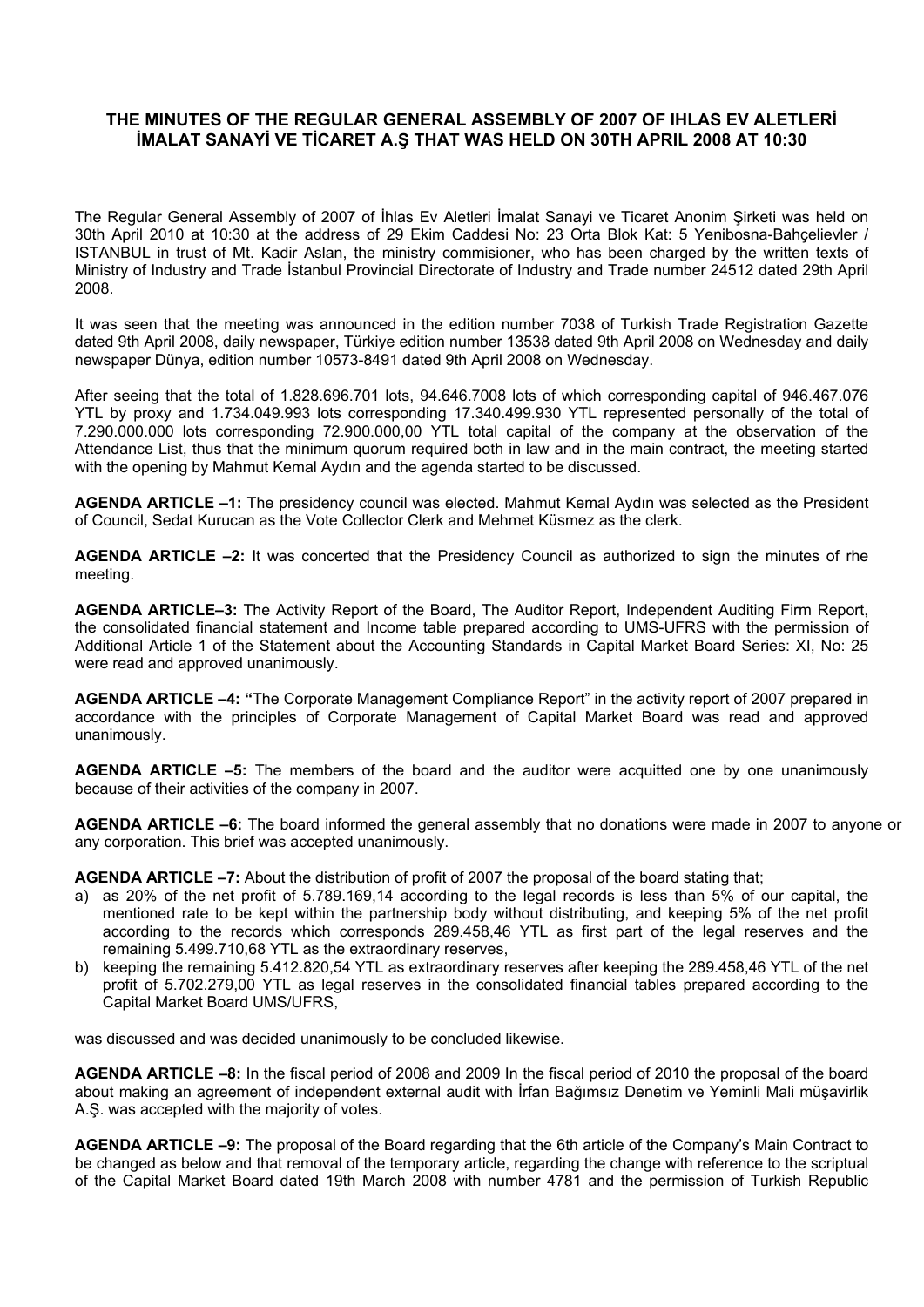Ministry of Industry and Trade Internal Trade General Directorate dated 28th March 2008 under the number 1767 was accepted unanimously.

## **Formerly:**

### **THE SORT OF THE CAPITAL AND THE EQUITIES : (Turkish Trade Registration Gazette edition number 6309 dated 24th May 2005)**

**ARTICLE - 6** : The company has accepted the registrated capital system according to the Provisions of the Capital Market Board and started this system with the permission of Capital Market Board number 97/1197 dated 4th November 1998.

The registrated capital of the company is 722.900.000.- YTL. (Seventytwomillionninehundrednewturkish liras), and was divided into 7.290.000.000 lots each of which worth 1 (One) new kurus.<br>The sisued capital of the company is

The issued capital of the company is 18.225.000. – YTL (eighteenmilliontwohundredandtwentyfivethousandnewturkishliras) and was divided into 1.822.500.000 (onebillioneighthundredtwentytwomillionfivehundredthousand) lots each of which is worth 1 (one) newkurus.

The 48.531.40.- YTL (fortyeightthousandfivehundredthirtyonenewturkishlirasandfortykurus) of the issued capital includes lots of group A and 18.176.468,40. – YTL

(eighteenmilliononehundredandseventysixthousandfourhundredsixtyeightlirasfortykurus) includes lots of group B. All of the capital is paid-up, and the lots printed in return of added sum to the capital were distributed to the shareholders in proportion with their shares.

Administrative Council is authorized to increase the issued capital and reunite the equities as in denominations representing more than one shares by exporting registered shares or bearer share

Additionally, the Administrative Council can make decisions about issuing equities, limiting the shareholders' right of getting new equities or can make decisions that shall limit the rights of the shareholders'.

#### **TEMPORARY ARTICLE :**

The nominal value of one lot, which was formerly 1.000 TL, has been changed as 1YKr within the context of the provisions of law number 5247 about making changes in the Turkish Code of Commerce. Therefore exchange will be done by giving a lot of 1YKr per each 10 lots with the value of 1.000 TL. As a result of the exchange shareholders who do not have enough equities in order to get one full lot with the nominal value of 1 YKr will be given fraction reciept, and these fraction reciepts will be exchanged with equities if they are presented transmitted to full. About the mentioned exchange, the rights of the shareholders that arouse from their shares are reserved. Because of the exchange of the shares, the equities representing I, II, III, IV, V and VI version will be united and exchanged with the equities version "VII". About the uniting of versions the rights of the shareholders that arouse from the shares they own are reserved. The exchange transactions of the equities will be started by the Board within the related regulations following the application of the dematerialization of the capital market tools.

#### **New Form:**

#### **THE SORT OF THE CAPITAL AND THE EQUITIES:**

ARTICLE - 6 :

The company has accepted the registrated capital system according to the Provisions of the Capital Market Board and started this system with the permission of Capital Market Board number 97/1197 dated 4th November 1998.

The registered capital of the company is 250.000.000 (twohundredandfiftymillion) YTL and is divided into 25.000.000.000 (twentyfivebillion) lots each of which worth 1 YKr.

The limit of the registered capital permitted by the Capital Market Board is valid between 2008-2012 (5 years). At the end of 2012, even though the permitted registered capital limit hasn't been reached, in order to make the decision of increase in the capital, it is compulsory for the Board to get a new authorization from the General Assembly by getting a permission from the Capital Market Board for the previously allowed or a new limit amount. Incase of lacking the mentioned authorization the company will be accepted as to have got out of the system of registered capital.

The total of the issued capital of the company is paid up and it is 72.900.000 (seventytwomillionninehundredthousand) YTL. The 48.531,40

(fortyeightthousandfivehundredthirtyonelirasfortykurus) YTL of the issued capital includes equities of group A and 72.851.468,60 (seventytwomillioneighthundredfiftyonethousandfourhundredsixtyeightlirassixtykurus) YTL includes equities of group B, and the equities issued in return have been distributed to the shareholders in proportion with their shares.

The Board has the authority to increase the issued capital by exporting bearer stocks up to the upper limit of the registered capital at those times when they see it neccessary in accordance with the provisions of Capital Market Law between 2008-2012.